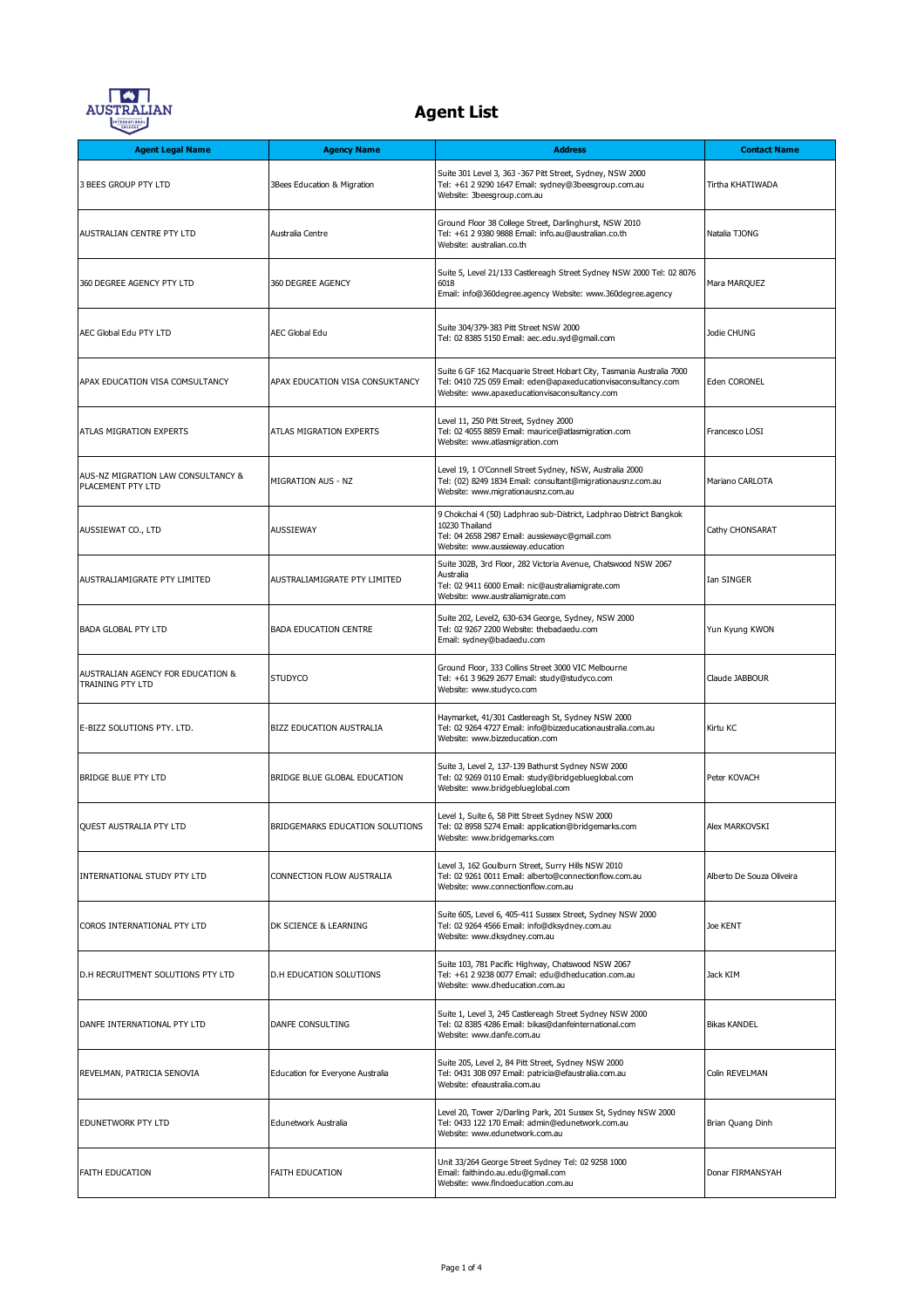

| <b>Agent Legal Name</b>                                   | <b>Agency Name</b>                          | <b>Address</b>                                                                                                                                                            | <b>Contact Name</b>      |
|-----------------------------------------------------------|---------------------------------------------|---------------------------------------------------------------------------------------------------------------------------------------------------------------------------|--------------------------|
| FIRST ONE EDUCATION PTY LTD                               | FIRST ONE EDUCATION AND MIGRATION           | Suite 903, level 9, 307 Pitt street, Sydney NSW 2000 Australia<br>Tel: 02 9267 0718 Email: applications@firstedumigration.com.au<br>Website: www.firstedumigration.com.au | Kelvin WHITE             |
| G8M8 Great Mate PTY LTD                                   | G8M8 Great Mate                             | Suite 401, L4, 379 - 383 Pitt Street Sydney NSW 2000, Australia<br>Tel: 02 9212 7200 Email: info@g8m8.com<br>Website: www.g8m8.com                                        | Peter KOVAC              |
| <b>GSS EDUCATION PTY LTD</b>                              | Global Student Services (GSS)               | Suite 8, Level 4, 377-383 Sussex Street, Sydney NSW 2000<br>Tel: 02 9268 0488 Email: enquiry@gss.net.au<br>Website: www.gss.net.au/                                       | Jennifer DONG            |
| SAMFORD INTERNATIONAL PTY LTD                             | Guidance Education and Visa Services        | SUITE 406 LEVEL 4/250 Pitt St, Sydney NSW 2000<br>Tel: 02 9267 9956 Email: admissions@guidanceeducation.com.au<br>Website: www.quidanceeducation.com.au                   | Nirajan THAPA            |
| HIMA - AUS EDUCATION CONSULTANCY PTY LTD                  | HIMA - AUS EDUCATION CONSULTANCY<br>PTY LTD | Suite 601/46 Market St, Sydney NSW 2000<br>Tel: 02 9263 0551 Email: info@himaaus.com<br>Website: www.himaaus.com                                                          | Siddhartha POUDEL        |
| INTERNATIONAL GROUP FOR EDUCATIONAL<br><b>CONSULTANTS</b> | IGEC                                        | Jeddah (Saudi Arabia) 408 Abdulatif Plaza - King Fahed RD 21371<br>Tel: +966 2698 4112 Email: igec@igec.com.au<br>Website: www.iqec.com.au                                | Nihad Khalil             |
| IMMICO CONSULTANCY PTY LTD                                | IMMICO CONSULTANCY                          | Suite 1801, level 18, 233 Castlereagh Street, Sydney, NSW 2000<br>Tel: +61401498389 Email: kaila.cruz@immicoconsultancy.com<br>Website: www.immicoconsultancy.com         | Kaila Cruz               |
| <b>INFORMATION PLANET PTY LTD</b>                         | INFORMATION PLANET PTY LTD                  | Level 3, 484 Kent Street, Sydney 2000<br>Tel: 02 9283 6161 Email: contactus@informationplanet.com.au<br>Webite: www.informationaplanet.com                                | Josef Kysilka            |
| INTELLIGENT GROUP AUSTRALIA PTY LTD                       | INT EDUCATION CENTRE                        | Suite 515/368 Sussex Street, Sydney NSW 2000<br>Tel: 02 8970 2927 Email: info@inteducenter.com                                                                            | Punlapa Juvasvat         |
| KOALA EDUCATION CENTRE PTY LTD                            | KOALA EDUCATIONCENTRE                       | 201/379-383 Pitt street Sydney NSW 2000<br>Tel: 02 9283 8000 / 02 9286 3000 Email: koalaeducation@hotmail.com<br>Website: www.koalaedu.com                                | Clara Kwak               |
| KOKOS International Sydney Pty Ltd                        | <b>KOKOS SYDNEY</b>                         | Suite 4, Level 3/377 Sussex St, Sydney NSW 2000<br>Tel: +61 2 9283 1523 Email: sydney@ikokos.com<br>Website: www.ikokos.com                                               | Andrew KIM               |
| LINK AUSTRALIA TURISMO LTD                                | LINK STUDY                                  | Level 13, 50 Cavill Ave Surfers Paradise, QLD, Australia 4217<br>Tel: 04 2031 0551 Email: Luciana@linkstudy.com.br                                                        | LUCIANA LANG             |
| LINK HOUSE PTY LTD                                        | LINK HOUSE PTY LTD                          | 27 York Street, Suite 202, Level 2 NSW 2000<br>Tel: 02 9283 0775 Email: marketing02@linkhousegroup.net<br>Website: www.linkhousegroup.net                                 | Juliana JARAMILLO        |
| NEPCOMS SERVICES PTY. LTD.                                | <b>Nepcoms Services</b>                     | Suite 402, Level 4, 276 Pitt Street, Sydney NSW 2000<br>Tel: 02 9267 0006 Email: admission@nepcoms.com<br>Website: www.nepcoms.com                                        | Suman Karanjit           |
| MAZZI, PIERGIORGIO                                        | PIER MAZZI EDUCATION AGENT                  | Unit 12, 1 LUCIUS STREET, BONDI BEACH NSW 2026<br>Tel: 0405 236 768 Email: piergiorgiomazzi@gmail.com<br>Website: www.facebook.com/piermazzieducationagent                | <b>MAZZI PIERGIORGIO</b> |
| INTERGLOBAL LEGAL AND MIGRATION<br>CONSULTANCY PTY, LTD.  | Elite Immigration Consultancy Australia     | Level 21, 207 Kent Street Sydney NSW 2000 Australia<br>Tel: 0426 256 239 Email: glive.elitevisa@gmail.com<br>Website: www.elitevisa.com.au                                | <b>GLICE ALEXA SAM</b>   |
| MIGRATION SERVICES PTY. LTD.                              | Pacific Center                              | 2/2 PITWATER ROAD MANLY NSW 2095<br>Tel: +61 466 843 274 Email: INFO@PACIFIC-CENTER.COM.AU<br>Website: www.pacific-center.com.au/                                         | Gabriella Maruyama       |
| My Edu Consulting Pty Ltd                                 | My Edu Consulting Pty Ltd                   | Suite 303 Pitt St, Sydney NSW 2000 Tel: (02) 9266 0114<br>Email: susan@myedu.net.au                                                                                       | Susan PARK               |
| JUN ENTERPRISES PTY LTD                                   | JUN STUDY CARE                              | Suite 7/15 Parnell Street, Strathfield NSW 2135<br>Tel: 02 9744 8183 Email: jun_study@hotmail.com                                                                         | Michael JUN              |
| <b>GLOBANCY PTY LTD</b>                                   | <b>GLOBANCY PTY LTD</b>                     | Suite 14, level 15, 327 Pitt Street, Sydney NSW 2000 Australia<br>Tel: 02 8095 0535 Email: info@globancy.com<br>Website: www.globancy.com                                 | Miquel Mudbidri          |
| Technopia Pty Ltd                                         | MY STAGE                                    | Suite 43, 650 George Street Sydney NSW 2000<br>Tel: (02) 9261 8914 Email: marketing@mystageedu.com<br>Website: www.mystageedu.com                                         | Namo PARK                |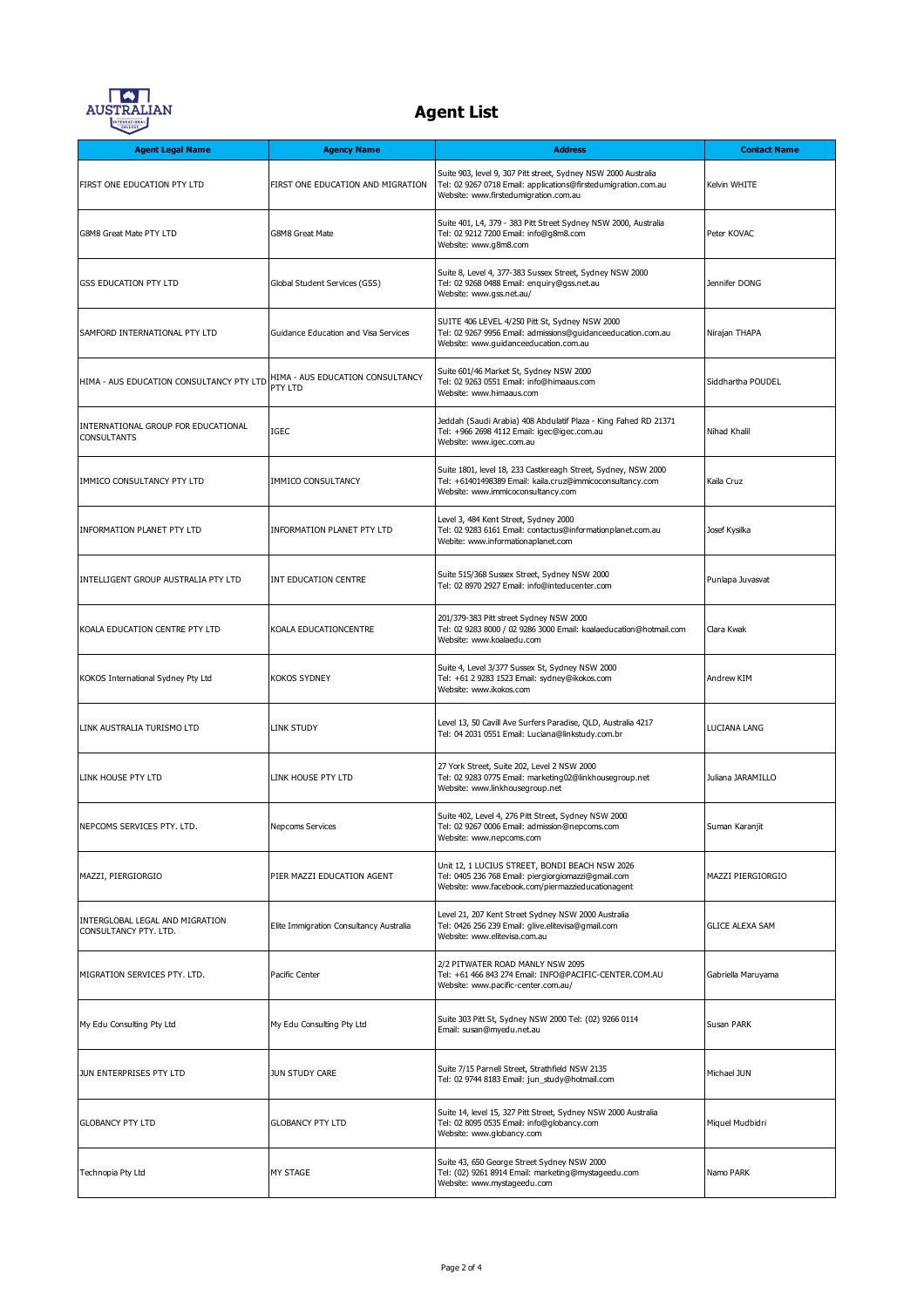

| <b>Agent Legal Name</b>                                         | <b>Agency Name</b>                                               | <b>Address</b>                                                                                                                                                                                   | <b>Contact Name</b>          |
|-----------------------------------------------------------------|------------------------------------------------------------------|--------------------------------------------------------------------------------------------------------------------------------------------------------------------------------------------------|------------------------------|
| NEWSTARS EDUCATION AND MIGRATION (INTL)<br>PTY LTD              | NEWSTARS EDUCATION AND MIGRATION                                 | Level 10, 263 Clarence Street, Sydney 2000<br>Tel: +61 2 9696 7009 Email: jasper@newstarsec.com<br>Website: www.global.newstarsec.com                                                            | Jasper WU                    |
| OZ PACIFIC GROUP PTY LTD                                        | OZ PACIFIC GROUP PTY LTD                                         | Level 2, Suite 45, 181 Church Street, Parramatta NSW 2150<br>Email: Jaypee@ozpacificgroup.com.au<br>Website: www.pacificgroup.com.au                                                             | Jaypee CASAPAO               |
| <b>OZNSTUDY PTY LTD</b>                                         | OZNSTUDY                                                         | Suite 1101/370 Pitt St, Sydney NSW 2000<br>Tel: (02) 8094 9252 Email: info@oznstudy.com<br>Website: www.oznstudy.com                                                                             | <b>KATE WON</b>              |
| QUALIFY ME HR PTY LTD                                           | Qualify Me!                                                      | Suite 13, 338 Pitt Street, Sydney NSW 2000<br>Tel: 02 9099 1422 Email: harry@qualifyme.edu.au<br>Website: www.qualifyme.com                                                                      | Harry Liong                  |
| RESIDENCY GUIDE PTY LTD                                         | <b>RESIDENCY GUIDE</b>                                           | Suite 505, Level 5, 379-383 Pitt Street Sydney NSW 2000<br>Tel: 0434 789 448 Email: info@residencyguide.com.au<br>Website: www.residencyguide.com.au                                             | Redisha Tuladhar             |
| S & K International Education                                   | S & K International Education                                    | Ground Dloor, 138/1 IDEO Sathorn-Taksin, BTS Krungthonburi,<br>Banglamphulang, Klongsarn Bangkok 10600 THAILAND<br>Tel: 02 9283 0077 Email: info@skeducation.com<br>Website: www.skeducation.com | Somporn KITTIPONG            |
| SEARCH EDUCATION PTY LTD                                        | SEARCH EDUCATION PTY LTD                                         | SUITE 501, 147 KING STREET, NSW 2000 AUSTRALIA<br>Tel: +61 280843112 Email: bkunwar@searchedu.com.au<br>Website: www.searchedu.com.au                                                            | Bhupendra KUNWAR             |
| SEVEN PEAK EDUCATION                                            | SEVEN PEAK EDUCATION                                             | Suite 1216A/87-89 Liverpool Street, Sydney, NSW 2000<br>Tel: 04 2057 1871 Email: johan@sevenpeakseducation.com.au<br>Website: www.sevenpeakseducation.com.au                                     | Johan WONG                   |
| AUSSIESTAY GLOBAL PTY LTD                                       | <b>STAY GLOBAL</b>                                               | LEVEL 5 / 225, CLARENCE STREET NSW 2000<br>Tel: 0286685213 Email: sg@stayglobal.com.au<br>Website: www.stayglobal.com.au                                                                         | Danilo AVALONE               |
| Step by Step Consultants Pty Ltd                                | Step by Step Consultants Pty Ltd                                 | Suite 2, Rear 1-5 The Seven Ways, Rockdale NSW 2216<br>Tel: 0405 352 723 Email: study@stepbystep.comsulting<br>Website: www.stepbystep.consulting                                                | Bulson Lamgade               |
| STUDENT WORLD PTY LIMITED                                       | <b>STUDENT WORLD</b>                                             | Level 3, 393 George Street, Sydney NSW 2000<br>Tel: 02 9290 2366 Email: admission@studentworld.com.au<br>Website: www.studentworldedu.com                                                        | Akram Mardini                |
| <b>BARAMEE PTY LTD</b>                                          | StudentEasy                                                      | Level 9, Suite 912, 250 Pitt Street, Sydney NSW 2000<br>Tel: 02 9267 7280 Email: admin@studenteasy.com.au<br>Website: www.studenteasy.com.au                                                     | Jittima DUNDA                |
| STUDY ABROAD & MIGRATION                                        | STUDY ABROAD & MIGRATION                                         | Suite 107, Level 1, 222 Pitt Street, Sydney 2000<br>Tel: 0451110982 Email: studyabroadmigrations@gmail.com<br>Website: studyabroadmigration.com.au                                               | SOERYOATMODJO, TRILAKSONO    |
| GLOBAL INDUSTRIES & INVESTMENTS PTY<br>IMITED.                  | STUDY AUSTRALIA AGENCY                                           | Level 26, 44 Market Street, Sydney NSW 2000<br>Tel: 02 9091 4245 Email: mauricio@studyaustralia.com<br>Website: www.studyaustralia.com                                                           | Mauricio Navarrete Hernandez |
| TAGARELA INTERCAMBIOS PTY LTD                                   | <b>TAGARELA</b>                                                  | 326 Victoria Street, Darlinghurst NSW 2010<br>Tel: 04 9902 5446 Email: oceania@tagarela.com.au<br>Website: www.tagarela.com.au                                                                   | Marina Silva                 |
| Tagumpay Consulting & Services Pty Ltd                          | Tagumpay Consulting & Services Pty Ltd                           | 134 Bardia Parade Holsworthy NSW 2173<br>Tel: 02 9731 2393 Email: mel@tagumpay.com.au                                                                                                            | Melinda BERNARDO             |
| T&N Sydney International Education Consultancy<br>Pty Ltd (TNS) | TNSS - T&N Sydney International Education<br>Consultancy Pty Ltd | Suite 12, 265 - 273 Illawarra Rd, Marrickville, NSW 2204<br>Tel: 0451 122 102 Email: tuannguyen@tnss.vn<br>Website: tnss.vn                                                                      | Tuan NGUYEN                  |
| VIETNAM PROFESSIONAL CONSULTANCY<br>COMPANY (VNPC)              | <b>VNPC</b>                                                      | No.38 Thai Thinh Street, Dong Da, Ha Noi Vietnam<br>Tel: +84 24 3537 6996 Email: h.tran@vnpc.vn<br>Website: www.vnpc.vn                                                                          | Thi Thu Hang TRAN            |
| SUPERSTUDENT HEADQUARTERS PTY. LTD.                             | SUPERSTUDENT HEADQUARTERS PTY.<br>LTD.                           | Suite 401/447 Kent Street Sydney 2000<br>Tel: 0400366653 Email: marketing@superstudent.net<br>Website: www.superstudent.net                                                                      | Marlene COIMBRA DE OLIVEIRA  |
| SAJHA EDUCATION CONSULTANCY PTY LTD                             | Westlink Education and Visa Services                             | Suite 601, Level 6, 309 Pitt Street Sydney NSW 2000<br>Tel: 02 8970 2959 Email: info@westlinkeducation.com.au<br>Website: www.westlinkeducation.com.au                                           | <b>Bharat DEVKOTA</b>        |
| YES EDU & TOUR PTY LTD                                          | YES EDUCATION (YES EDU & TOUR PTY<br>LTD)                        | 615/434 Little Collins Street, Melbourne VIC 3000<br>Tel: 03 9994 8707 Email: admin@yesconsultant.net                                                                                            | Daneil SHIN                  |